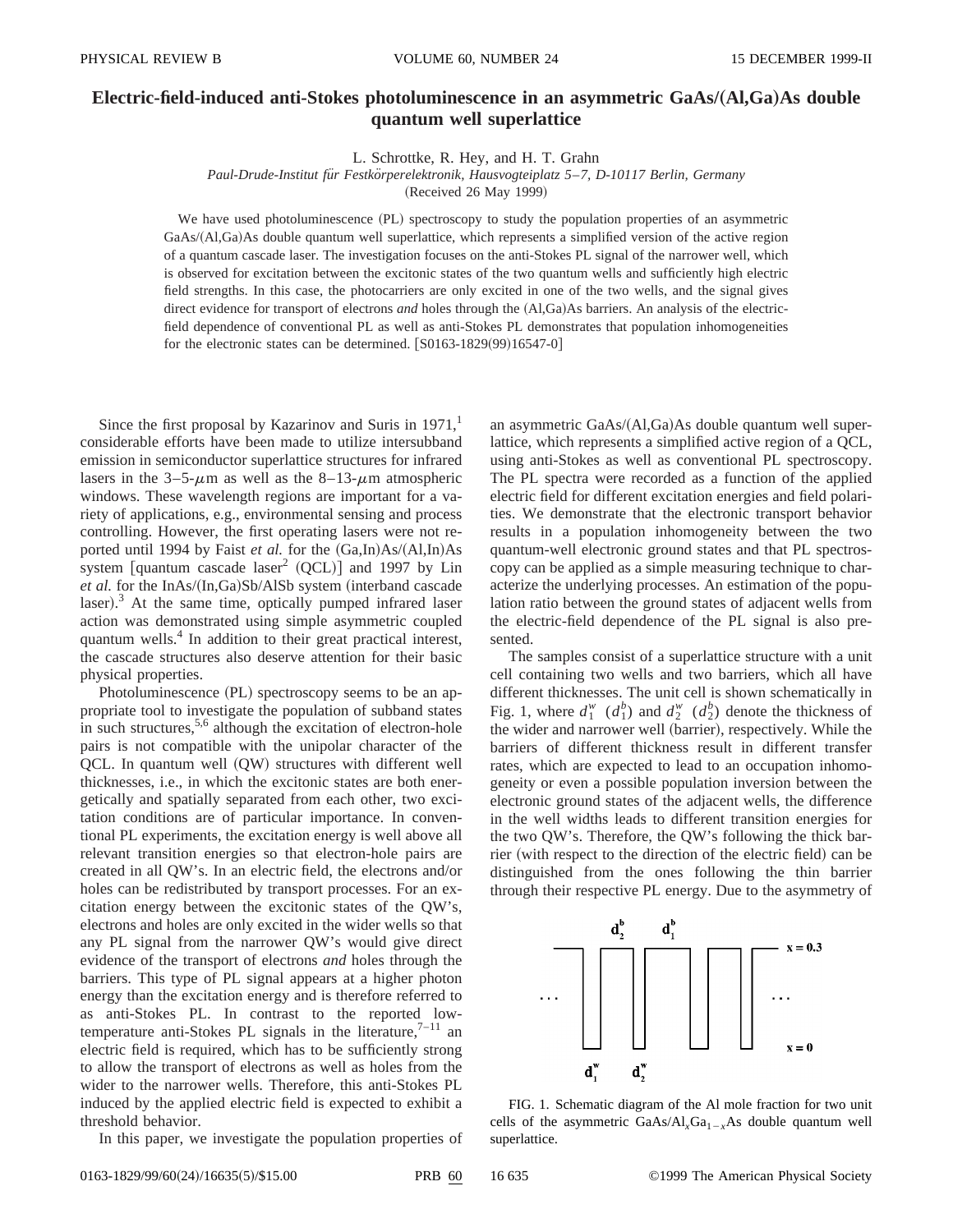

FIG. 2. PL intensity as a function of detection energy and applied electric field measured at a temperature of 5 K for an excitation energy between the excitonic states of the two quantum wells as indicated by the dashed line. Darker areas correspond to high intensities, lighter areas to low intensities.

the unit cell, forward and reverse bias refer to different injection conditions. We define forward bias as the polarity for which the electron ground state of the wider well is at a higher potential than the one of the adjacent narrower well, if they are connected by the thin barrier. The opposite polarity is referred to as reverse bias, i.e., the same situation as above except that the thick barriers are now connecting the two wells. In the schematic diagram of Fig. 1, forward bias corresponds to the situation, where the left-hand side is at a higher potential. In this paper, forward bias is represented by a positive electric-field strength.

The  $Al_{0.3}Ga_{0.7}As/GaAs$  superlattice structure, which forms the intrinsic region of an  $n^+$ -*i*- $n^+$  diode, was grown by molecular-beam epitaxy on an  $n^+$ -GaAs substrate. It contains 20 periods with the following parameters,  $d_1^w = 5$ ,  $d_2^w$  $=$  4,  $d_1^b$  = 14, and  $d_2^b$  = 10 nm. Between the doped layers and the 20-period structure, a 25-nm GaAs well, a 10-nm  $\text{Al}_{0.3}\text{Ga}_{0.7}\text{As barrier, and a 5-nm GaAs well are inserted on}$ the substrate side and a 10-nm  $Al<sub>0.3</sub>Ga<sub>0.7</sub>As barrier as well as$ another 25-nm GaAs well on the top side so that the intrinsic region has a total thickness of 735 nm. The  $n^+$ -layers consist of Si-doped GaAs with a doping density of  $2\times10^{18}$  cm<sup>-3</sup> and compositionally graded, Si-doped  $AI_xGa_{1-x}As$  optical window layers. The sample is processed into mesas of 210-  $\mu$ m diameter with AuGe/Ni contacts of 70- $\mu$ m diameter, which are small enough for optical access to the structure through the top contact. For the PL experiments, the sample was mounted on the cold finger of a He-flow cryostat. The optical excitation was carried out with an  $Ar^+$ -laser-pumped Ti:sapphire laser tuned to the excitation energies of 1.625 and 1.722 eV. The PL signal was dispersed in a 1-m monochromator and detected with a cooled charge-coupled-device detector. The laser power was adjusted to about 50 nW with the beam focused to a diameter of about 100  $\mu$ m.

Figure 2 shows the observed PL intensity as a function of detection energy and electric field in a gray-scale representation for an excitation energy between the excitonic states of the two QW's. The rather intense stray light from the laser, which is reflected diffusely at the surface of the sample, has been covered by the white area. The energetic position of the



FIG. 3. Ratio  $\rho = I_n / I_w$  of the integrated PL intensities of the narrower  $(I_n)$  and wider  $(I_w)$  QW's for excitation energies of (a)  $1.722$  and (b)  $1.625$  eV vs applied electric field for forward (dots) and reverse bias (triangles). In (b),  $\rho$  corresponds to the ratio of the anti-Stokes to the Stokes PL intensity. The inset of  $(a)$  represents the current-voltage characteristic, i.e., dc current  $(I_{DC})$  as a function of electric field (*F*), without laser excitation.

laser of 1.625 eV is marked by the dashed line. The Stokes PL line has its maximum at 1.615 eV with a rather constant intensity over the whole field range except for a field near  $+27$  kV/cm, where it exhibits a well-defined minimum. Furthermore, an additional (diagonal) transition between the adjacent wells is observed, which exhibits an energy shift almost linearly dependent on the electric field. The anti-Stokes PL at 1.642 eV is observed for a field strength of about  $+27$ kV/cm as well as between  $-15$  and  $-70$  kV/cm.

In order to have an experimental quantity that is related to the occupation of the quantum well states, we define the ratio  $\rho = I_n / I_w$  of the integrated PL intensity  $I_n$  of the narrower and  $I_w$  of the wider well, which is shown in Figs. 3(a) and  $3(b)$  as a function of the applied electric field strength for excitation above and below the ground state of the narrower well, respectively. For both excitation conditions and forward bias,  $\rho$  exhibits a clear maximum near 27 kV/cm. Another smaller maximum exists for excitation of both quantum wells near 5 kV/cm. In reverse bias,  $\rho$  appears to have two maxima for both excitation conditions. An increase of the excitation intensity, i.e., carrier density, by two orders of magnitude leads only to a reduction of the maximum value of  $\rho$  for forward bias, but does not shift the features of the  $\rho$ -curves with respect to the field strength. Therefore, the carrier concentration is sufficiently small in order to neglect band-bending effects for field strengths below about 30 kV/cm.

According to the solution of the Schrödinger equation in the envelope function approximation, several characteristic field strengths exist, at which electron or heavy-hole states of two adjacent wells are at the same energy. Let us focus on the forward bias condition. Below 4.6 kV/cm, the electron as well as the hole states form a ripplelike sequence of upward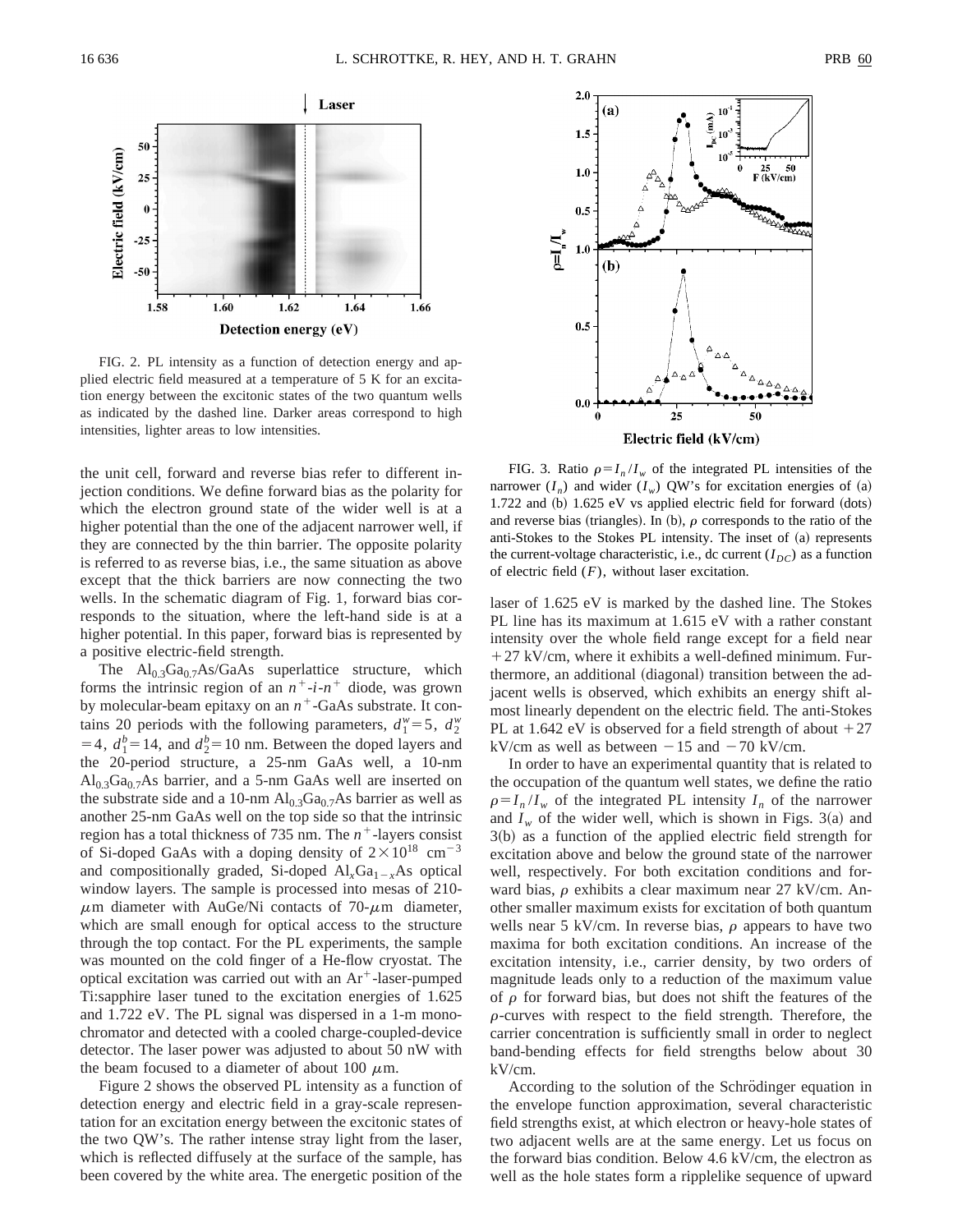

FIG. 4. Calculated electron and heavy-hole states within the multiple QW system for different electric field strengths:  $(a)$   $(0, (b)$ 11, and  $(c)$  27 kV/cm (corresponding to voltages of 0, 0.80, and 1.95 V, respectively, using a total thickness of the intrinsic region of 735 nm) for forward bias as defined in the text. The arrows indicate the direction of a possible transfer of the carriers.

and downward steps as shown in Fig.  $4(a)$  for forward bias so that both types of carriers can only move from the narrower to the wider wells, if the narrower-well states are occupied. At 4.6 kV/cm, the heavy-hole states of the adjacent wells become resonantly aligned, and the transfer from the narrower to the wider well via the thick barrier becomes possible. The next characteristic field strength is 16 kV/cm, at which the electron states of adjacent wells are in resonance via the thin barrier. Between 4.6 and 16 kV/cm, the electron states remain in the ripplelike structure, while the heavy-hole states form already a ladder as shown in Fig.  $4(b)$  for 11 kV/cm. In this field region, field-induced transport of heavy holes from the wider to the narrower well becomes possible via the thick barrier, while the electrons cannot move from the wider to the narrower well via the thin barrier yet. For field strengths above 16 kV/cm [cf. Fig. 4(c) for 27 kV/cm], both electron as well as heavy-hole states form a ladder.

These characteristic field strengths can be correlated with significant points in the experimental  $\rho$  curves as shown in Figs.  $3(a)$  and  $3(b)$ . For excitation above the ground state of the narrower wells [cf. Fig.  $3(a)$ ] and forward bias, the first maximum of  $\rho$  at about 5 kV/cm coincides with the first heavy-hole resonance. Above 16 kV/cm,  $\rho$  strongly increases due to the increased electron transfer from the wider to the narrower well through the thin barrier. The field dependence of  $\rho$  exhibits in this regime an onsetlike behavior. Since the PL intensity, and hence  $\rho$ , is proportional to the product of electron and hole concentration for each QW, the field dependence of  $\rho$  does not directly reflect the occupation of electron or hole states alone. Surprisingly, the PL signal of the narrower well due to direct occupation by photoexcitation is rather small below 5 kV/cm. This low value of  $\rho$ provides evidence of a rather strong transfer of electrons as well as holes from the narrower wells to the lower states in the wider wells. Above 5 kV/cm, the preferred hole transport occurs through the thin barrier from the narrower to the wider well so that  $\rho$  exhibits a minimum just below the resonance condition for electrons at 16 kV/cm. Above this field strength,  $\rho$  exhibits a strong increase, since the electrons dominate the carrier transport for these field strengths. The

second maximum of  $\rho$  at 27 kV/cm is probably related to the dramatic increase of the current above  $2 V (27 kV/cm)$  as shown in the inset of Fig.  $3(a)$ . This high current may lead to a different transfer mechanism through the barriers, e.g., activation by electron impact excitation. Therefore, the electron transfer rates to the narrower well becomes similar to the transfer to the wider wells, although the carriers have to pass through differently thick barriers. The weaker structures at higher electric fields are beyond the scope of this paper.

Within a very simple rate equation model for a unipolar system, i.e., only electrons are considered, one expects that the occupation ratio  $\eta = n_n / n_w$  of the electronic subband states of adjacent wells is proportional to the ratio  $t_{wn}/t_{nw}$ with  $t_{wn}$  and  $t_{nw}$  denoting the transfer rates from the wider to the narrower well and vice versa, respectively. However, probing  $\eta$  with PL spectroscopy requires to include the hole distribution into the model, which results in a nonlinear system of partial differential equations. Since there are too many variables in this case, it does not allow to derive reasonable conclusions on the absolute values of the rates from this experiment alone. In order to achieve at least a qualitative discussion, the hole concentrations are included into the electronic model by modifying the recombination terms, so that they are proportional to *n* only. Then, the ''combined'' recombination rates  $r_w$  and  $r_n$  for the two wells are proportional to the hole concentrations, but are considered to be approximately independent of the electronic system. We obtain

$$
\rho \sim \frac{1 + 2t_{wn}/r_w}{1 + 2t_{nw}/r_n} = \frac{r_n/t_{nw}}{2 + r_n/t_{nw}} + \frac{2}{2 + r_n/t_{nw}} \nu,
$$
 (1)

with

$$
\nu = \left(\frac{t_{wn}}{t_{nw}}\right) \left(\frac{r_n}{r_w}\right). \tag{2}
$$

The right-hand side demonstrates that  $\rho$  is a linear function of  $\nu$ , if the term  $r_n / t_{nw}$  is assumed to be constant. The influence of this term itself is, however, not straight forward. Figure 5 shows  $\rho$  as a function of  $r_n / t_{nw}$  for several values of  $\nu$ . While in the limit of very low hole concentration, i.e.  $r_n \ll t_{nw}$ , which corresponds in our experiment to a very low excitation intensity, the measured value  $\rho$  is close to the value of  $\nu$ , it tends to unity for higher excitation intensity. In this situation, the peak value at 27 kV/cm may be considered as a result of the (larger) transfer rate into the narrow well through the thinner barrier so that it can become larger than one. The excitation intensity dependence of the measured values of  $\rho$ , which are included as symbols in Fig. 5 agrees well with the calculated dependence of  $\rho$  on  $r_n/t_{nw}$ . The only fitting parameter is the scaling between the excitation power and  $r_n/t_{nw}$ . The best agreement is achieved, when  $r_n = t_{nw}$  for 0.5  $\mu$ W. For very low (<5 nW) and very high excitation powers ( $> 50 \mu$ W), the measured value is lower than the calculated one. At low power, the diagonal transition  $(cf. Fig. 2)$  as well as noise is relatively strong so that the determination of  $\rho$  from the spectra becomes increasingly uncertain, while at high excitation intensities, saturation effects play probably an important role.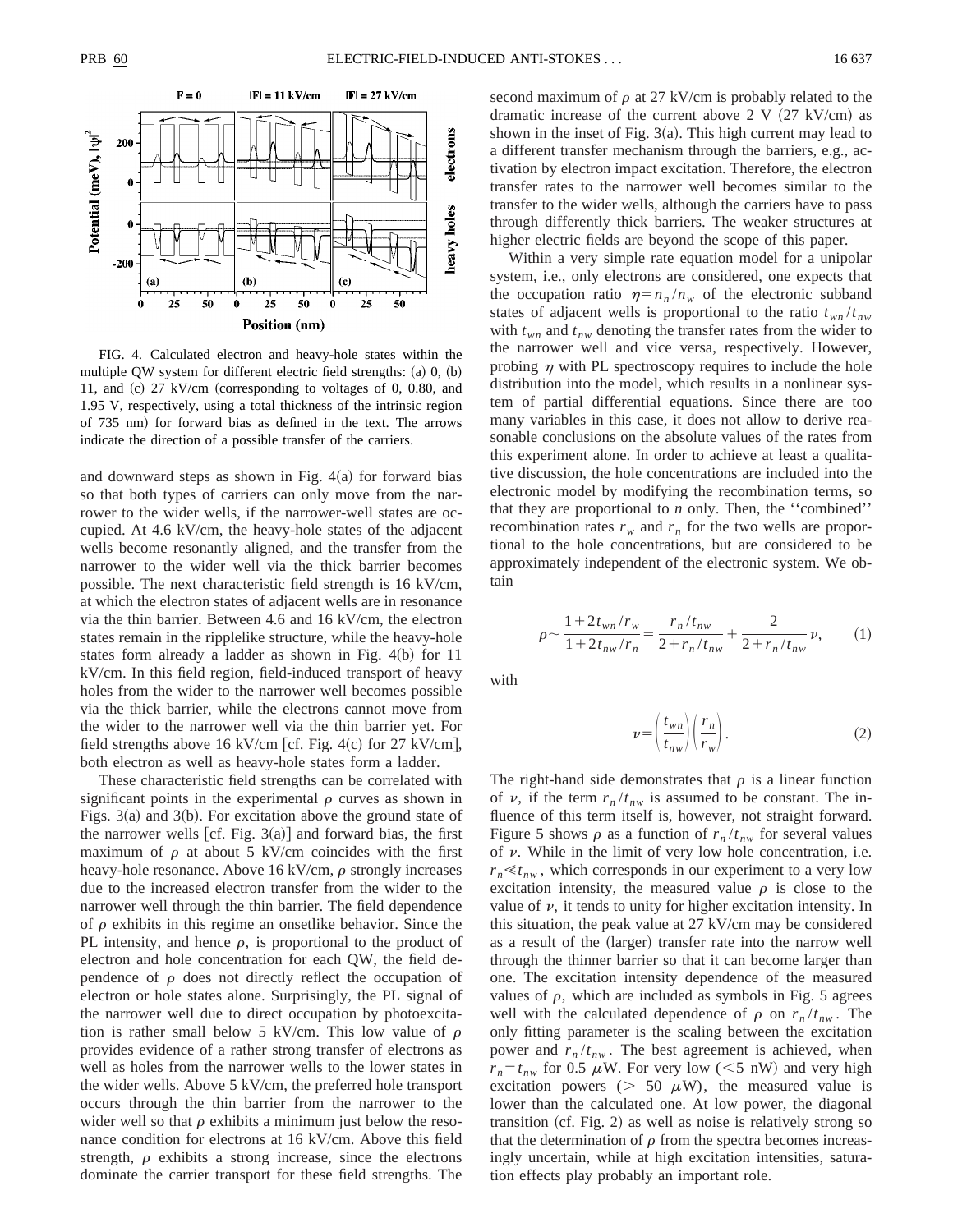

FIG. 5. Calculated values of  $\rho$  as a function of  $r_n/t_{nw}$  according to Eq. (1) for several values of  $\nu$  (0.1, 0.5, 1, 1.5, 2) for excitation in both QW's (solid) and in the wide QW's alone (dashed). The experimental values of  $\rho$  for an electric field strength of 27 kV/cm and excitation in both wells as a function of excitation intensity are inserted as solid squares.

For excitation below the ground state of the narrower well as shown in Fig. 3(b), i.e.,  $g_n=0$  and  $g_w=g$ , Eq. (1) is modified to

$$
\rho \sim \frac{t_{wn}/r_w}{1 + t_{nw}/r_n} = \frac{1}{1 + r_n/t_{nw}} \nu.
$$
\n(3)

In this case,  $\rho$  is directly proportional to  $\nu$ . Furthermore,  $\rho$  is considerably smaller for not too low intensities  $(cf. Fig. 5)$ , which is in good agreement with the experimental result, i.e., the maximum value at 27 kV/cm is about a factor of 2 smaller than for excitation in both QW's. Any increase of  $r_n/t_{nw}$ , either by an increase of  $r_n$  or an decrease of  $t_{nw}$ , leads to a strong decrease of  $\rho$ , as shown in Fig. 5 (anti-Stokes case).

For reverse bias, the characteristic field strength of the hole resonance is slightly larger  $(5.4 \text{ kV/cm})$ , since the coupling occurs through the thin barrier. However, the field strength of the electron resonance amounts to a smaller value  $(13 \text{ kV/cm})$ , since in this case the wide and narrow well are coupled through the wider barrier. At 30 kV/cm, the ground and first excited heavy-hole states are in resonance via the thick barrier. The measured field dependencies of  $\rho$  for the two polarities differ significantly. In reverse bias, the population of the electron states of the narrower well is expected to be smaller compared to the case of forward bias, since the coupling of the electron states occurs now through the thick barriers. The opposite polarity behavior is expected for the heavy-hole states, since the current flow direction is reversed. In contrast to forward bias, the increase in  $\rho$  related to the electron resonance occurs at much smaller field strengths. This may be an indication that the transfer of holes into the narrower wells through the thin barriers is comparatively strong so that the maximum of the PL intensity is probably directly connected with the electron resonance at about 13 kV/cm. For higher field strengths at reverse bias, the nonresonant tunneling of electrons leads to an increase of the occupation of the wider wells. Due to the above mentioned different transfer mechanism, the sharp decrease of  $\rho$ at 27 kV/cm for forward bias corresponds to a respective increase for reverse bias. Finally, in the case of photoexcitation in both wells, the  $\rho$  curves are equal for the two polarities above 35 kV/cm. The different behavior in the anti-Stokes case, at which  $\rho$  is considerably larger for reverse bias than for forward bias, can qualitatively be explained with the help of Eq. (3). Assuming  $t_{nw} \approx t_{wn}$ ,  $\rho$  is mainly determined by the hole density, i.e., the recombination rate  $r_n$  for the narrow wells, which is much smaller for forward than for reverse bias, while  $r_w$  may be assumed to be similar for both polarities.

Despite these complex transport properties, the occupation ratio  $\eta$  can be estimated for field strengths above the electron resonances, at which the investigated structure simulates the behavior of the active region of a QCL. The intensity ratios for forward and reverse bias  $\rho^f$  and  $\rho^r$ , respectively, are proportional to  $\eta^{f,r}$ 

$$
\rho^{f,r} = CR^{f,r} \eta^{f,r} \tag{4}
$$

with the proportionality factors  $R^{f,r} = r_n^{f,r}/r_w^{f,r}$  and *C*. The constant *C* reflects the spectral properties of the sample and the detector independently of the polarity. Insofar as it is only the barrier thicknesses (and not the different energetic positions of the electron and hole states in the wells) that determine the transport properties, we may assume for further simplification that  $\eta^f = 1/\eta^r = \eta$ , which seems to be reasonable for sufficiently high field strengths, so that C can be eliminated resulting in

$$
\eta = \sqrt{\frac{\rho^f}{\rho^r}} \sqrt{\frac{R^r}{R^f}}.\tag{5}
$$

Furthermore, since the electrons dominate the transport of carriers at higher field strengths, the second factor in this equation may be assumed to be about 1 for conventional PL, so that the approximate value of  $\eta$  can directly be calculated from the  $\rho$  curves shown in Fig. 3(a). At its maximum,  $\eta$ reaches a value of 1.8. Note, however, that a precise quantitative discussion would require a detailed numerical analysis taking into account the (electric-field-dependent) transfer rates of electron *and* heavy-holes states through the different barriers as well as possible field inhomogeneities.

In summary, this investigation demonstrates that PL and in particular anti-Stokes PL spectroscopy of asymmetric double quantum well superlattices can be used for a qualitative discussion of the occupation properties of the quantum well states. Characteristic field strengths of the structure can be correlated with extrema in the field dependence of the relative intensity of the two quantum wells. Although the anti-Stokes PL gives direct evidence that both electrons and holes participate in the transport processes, a strong electricfield dependent population inhomogeneity was demonstrated for the case of low excitation intensities. Furthermore, anti-Stokes PL seems to be a very useful tool to investigate carrier transfer in such structures.